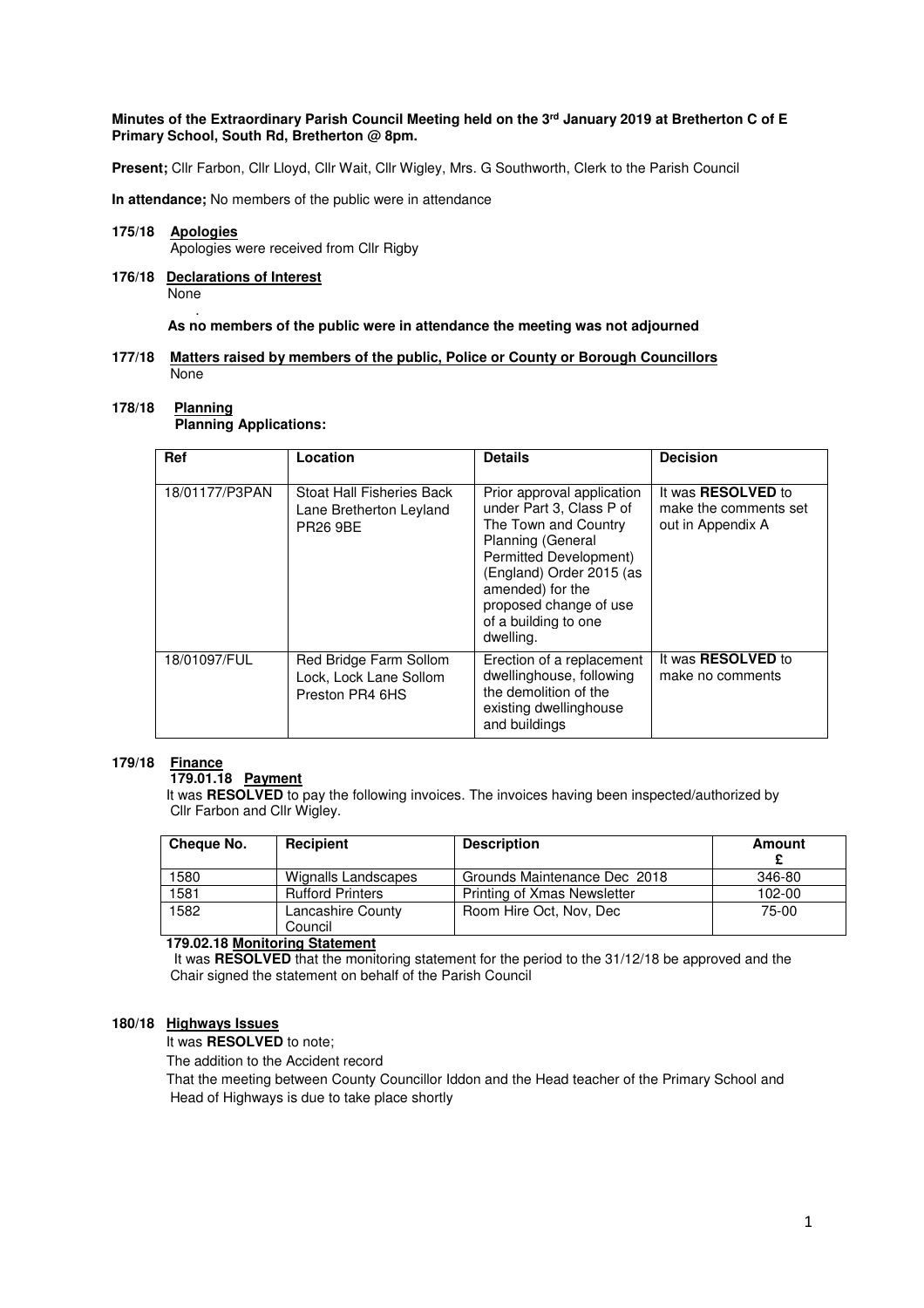## **181/18 Sponsorship of Newsletter**

It was **RESOLVED** to note the sponsorship offer

### **182/18 Decisions taken by the Chair**

 It was **RESOLVED** to note the decisions; Payment of Room Hire Invoice from Lancashire County Council Consideration of information from Chorley Council in respect of Section 106 funding

# **183/18 Liaison Meeting with Chorley Council 16/1/19**

 It was **RESOLVED** that; Cllr Lloyd should attend the meeting Items in relation to the Accident record and state of pavements be submitted

## **184/18 Asset Register**

It was **RESOLVED** to agree the contents of the Register

**185/18 Attendance by Cllr Wait at a Finance Workshop on the 7/2/18 at a cost of £25**  It was **RESOLVED** to agree to the attendance of Cllr Wait

### **186 /18 Date of next Meeting**

The next full Parish Council meeting will take place on Monday 4/2/19 at 8pm at Bretherton Endowed C of E Primary School. The budget meeting between the Chair and Vice Chair will take place on the 7/1/19

**T**here being no further business the Chairman closed the meeting at 8.45 pm.

Signed………………………………………………………

Position……………………………………………………..

Date…………………………………………………………

# **APPENDIX A**

Planning Application

Ref; 18/01177/P3PAN

Location; Stoat Hall Fisheries Back Lane Bretherton Leyland PR26 9BE

Details; Prior approval application under Part 3, Class P of The Town and Country Planning (General Permitted Development) (England) Order 2015 (as amended) for the proposed change of use of a building to one dwelling

The Parish Council has a number of comments and questions in respect of the above application.

The Parish Council strongly objects to this Planning Application